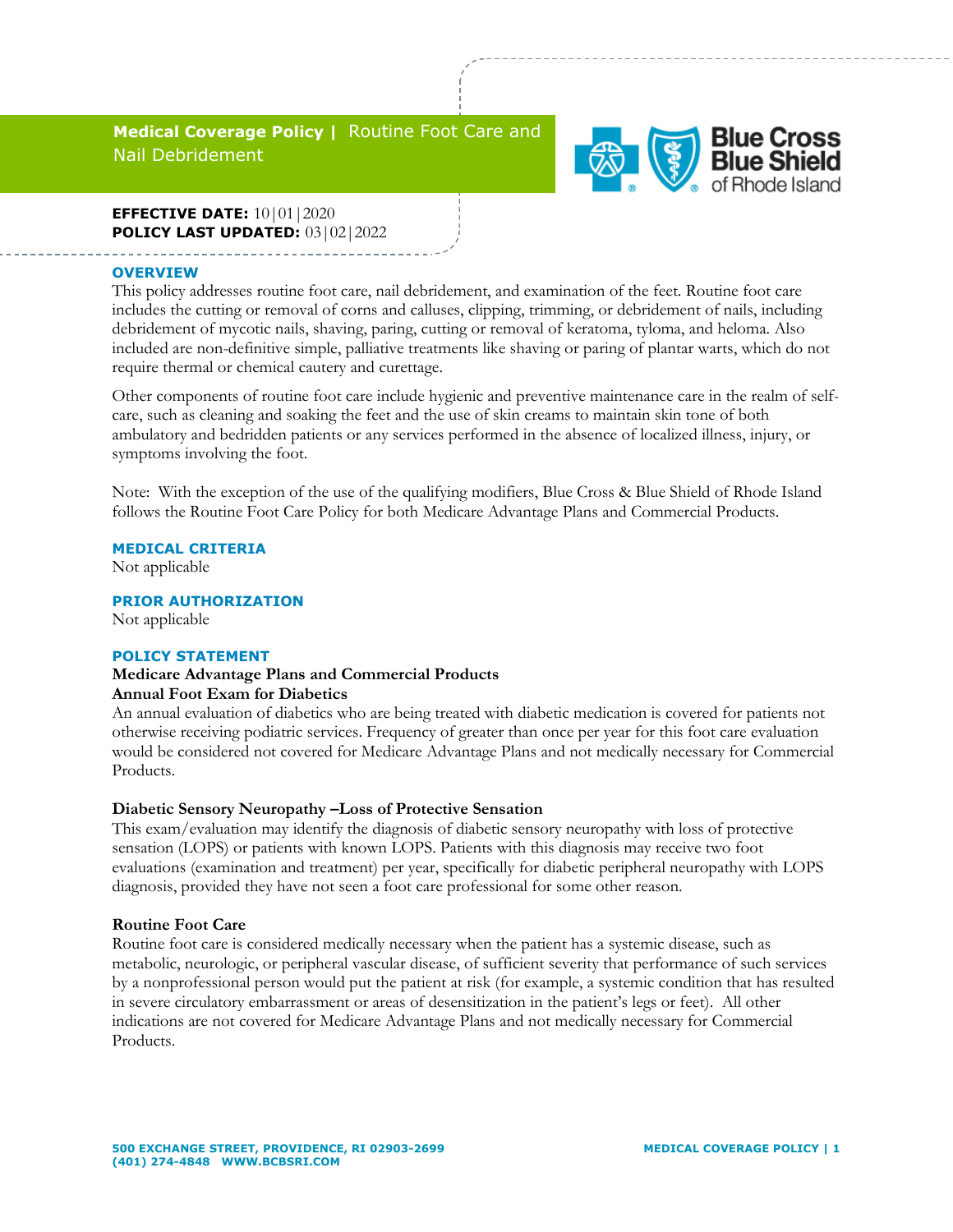### **COVERAGE**

Benefits vary between groups/contracts. Please refer to the appropriate Benefit Booklet, Evidence of Coverage or Subscribe Agreement for applicable surgery services and services not medically necessary coverage and the related exclusions in the podiatrist services section.

## **BACKGROUND**

Routine foot care is typically rendered when the patient has a systemic disease, such as metabolic, neruologic, or peripheral vascular disease, of sufficient severity that performance of such services by a nonprofessional person would put the patient at risk (for example, a systemic condition that has resulted in severe circulatory embarrassment or areas of desensitization in the patient's legs or feet).

Routine foot care includes the cutting or removal of corns and calluses, clipping, trimming, or debridement of nails, including debridement of mycotic nails, shaving, paring, cutting, or removal of keratoma, tyloma, and heloma. Non-definitive simple, palliative treatments include shaving or paring of plantar warts that do not require thermal or chemical cautery and curettage, other hygienic and preventive maintenance care in the realm of self care, such as cleaning and soaking the feet and the use of skin creams to maintain skin tone of both ambulatory and bedridden patients. Also included are any services performed in the absence of localized illness, injury, or symptoms involving the foot.

Podiatric physicians may establish diagnoses (care plan by an allopathic/osteopathic physician is not a coverage or medical necessity requirement) but may be part of appropriate medical care.

The criteria below outlines the specific conditions for coverage of routine foot care when the following physical and clinical findings meet the guidelines(qualifying and class findings) and are documented in the medical record.

Treatment of mycotic nails is medically necessary based on the class findings, outlined below, or the presence of qualifying systemic illnesses causing a peripheral neuropathy, is present and documented in the medical record.

In the absence of a systemic condition, the following criteria must be met:

- In the case of ambulatory patients there exists:
	- o Clinical evidence of mycosis of the toenail, and
	- Marked limitation of ambulation, pain, or secondary infection resulting from
	- o the thickening and dystrophy of the infected toenail plate.
	- o
- In the case of non-ambulatory patients there exists:
	- o Clinical evidence of mycosis of the toenail, and
	- o The patient suffers from pain or secondary infection resulting from the
	- o thickening and dystrophy of the infected toenail plate.

In addition, procedures for treating toenails are covered for one the following:

- Onychogryphosis
- Onychauxis

### **Indications of Severe Peripheral Involment**

The following physical and clinical findings, which are indicative of severe peripheral involvement, must be documented and maintained in the patient record, in order for routine foot care services to be reimbursable. Class A findings

• Non-traumatic amputation of foot or integral skeletal portion thereof.

### Class B findings

• Absent posterior tibial pulse;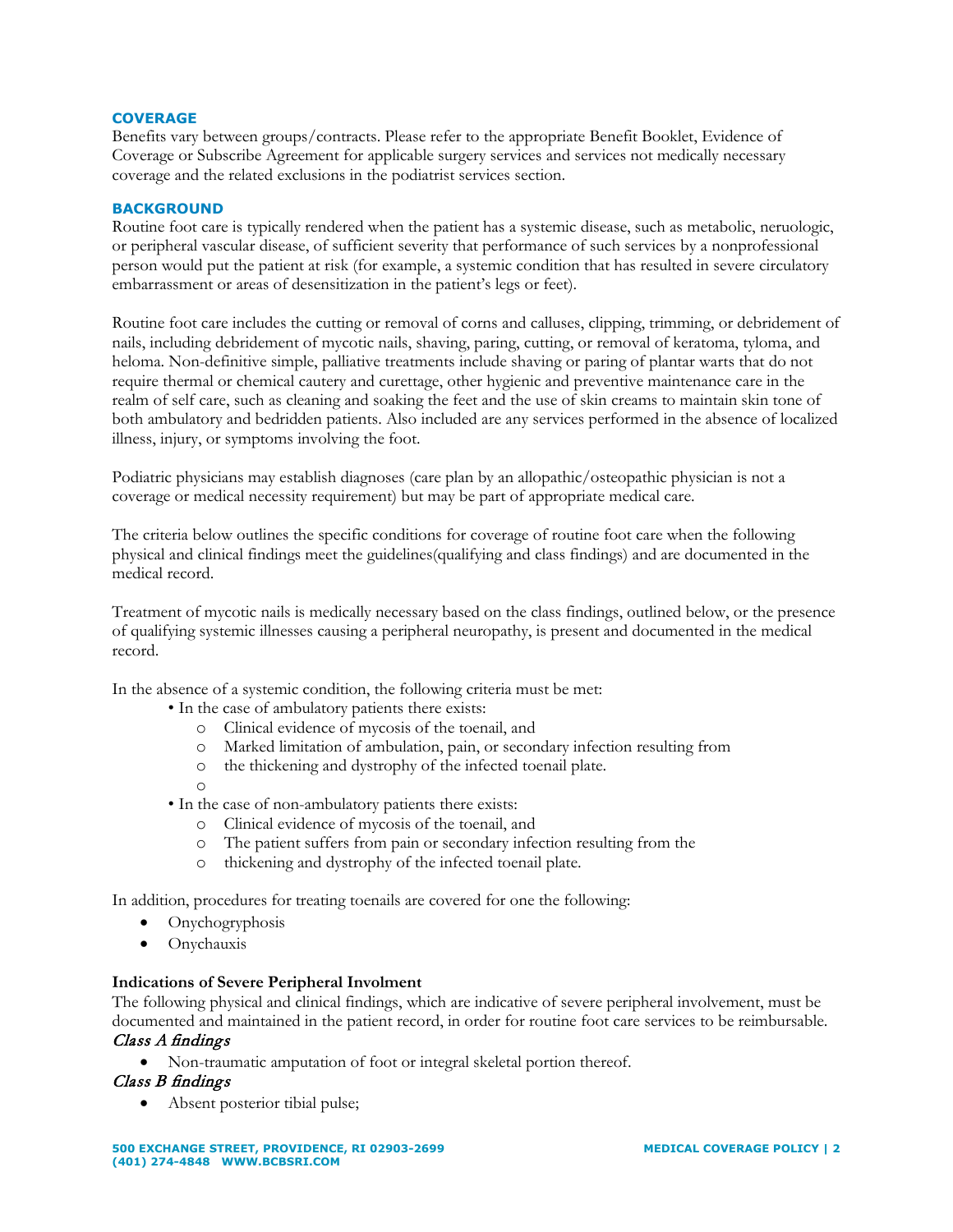- Advanced trophic changes such as (three required):
	- hair growth (decrease or absence);
	- nail changes (thickening);
	- pigmentary changes (discoloration);
	- skin texture (thin, shiny);
	- skin color (rubor or redness)
- Absent dorsalis pedis pulse.

# Class C findings

- Claudication;
- Temperature changes (e.g., cold feet);
- Edema;
- Paresthesias (abnormal spontaneous sensations in the feet); and
- Burning.

The coverage for routine foot care may be applied when the physician rendering the routine foot care has identified one of the following:

- 1. A Class A finding;
- 2. Two of the Class B findings; or
- 3. One Class B and two Class C findings.

Note: Benefits for routine foot care are also available for patients with peripheral neuropathy involving the feet, but without the vascular impairment outlined in Class B findings. The neuropathy should be of such severity that care by a nonprofessional person would put the patient at risk. If the patient has evidence of neuropathy but no vascular impairment, the use of class findings modifiers is not necessary

## **Definitions**

**Routine foot care:** The following services are considered to be components of routine foot care, regardless of the provider rendering the service:

- The cutting or removal of corns and calluses;
- Clipping, trimming, or debridement of nails, including debridement of mycotic nails;
- Shaving, paring, cutting or removal of keratoma, tyloma, and heloma;
- Non-definitive simple, palliative treatments like shaving or paring of plantar warts which do not require thermal or chemical cautery and curettage;

• Other hygienic and preventive maintenance care, such as cleaning and soaking the feet, the use of skin creams to maintain skin tone of either ambulatory or bedfast patients, and any other service performed in the absence of localized illness, injury, or symptoms involving the foot.

**Nail debridement:** the significant reduction in the thickness and length of the toenail with the aim of allowing the patient to ambulate without pain. Nail debridement is a distinct service from "routine foot care." Simple trimming of the end of the toenails by cutting or grinding is not debridement. Reduction in the length of normal or thickened elongated toenails (whether done with an electric burr or by hand) is not debridement. Similarly, buffing the surface or the edges of manually trimmed mycotic toenails (mycotic=fungal infection) is not debridement.

Loss of protective sensation (LOPS): A diagnosis of diabetic sensory neuropathy with loss of protective sensation(LOPS) requires early intervention to prevent serious complications that typically afflict diabetics with sensory neuropathy. Patients with this diagnosis may receive two foot evaluations, no more often than every six months (examination and treatment) per year, specifically for diabetic peripheral neuropathy with LOPS, as long as they have **not** seen a foot care professional for another reason.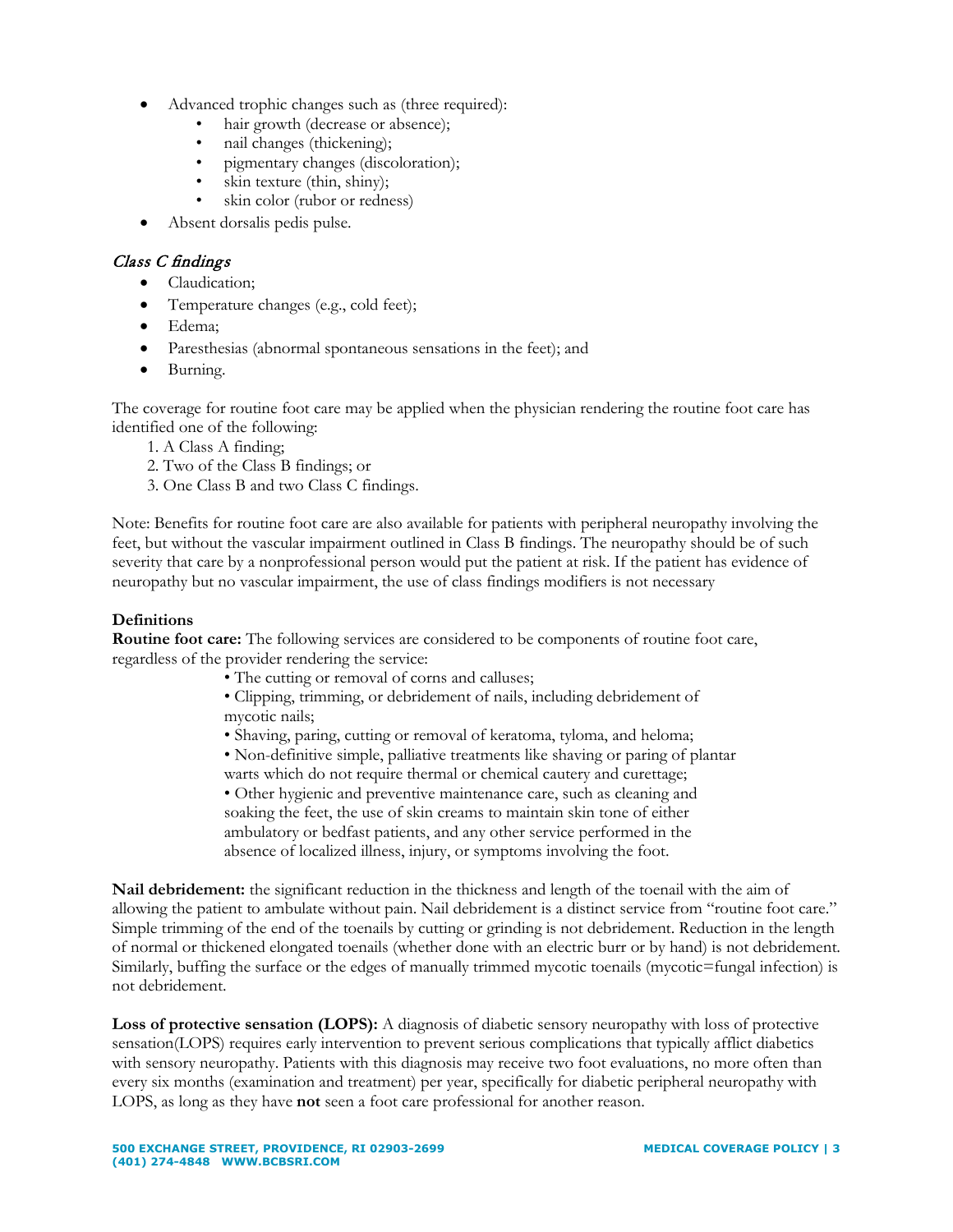It is not necessary that an osteopathic (DO) or allopathic (MD) physician have established a diagnosis of LOPS and comprehensive diabetic care plan. However, the podiatric professional (i.e., Doctor of Podiatric Medicine) should take appropriate steps for care coordination and promotion of appropriate diabetic care with the physician who is managing the patient's diabetes.

**Peripheral neuropathy**: peripheral neuropathy involving the feet, but without the vascular impairmentoutlined in Class B findings. The neuropathy would be of such severity that care by a nonprofessional person would put the patient at risk. If the patient has evidence of neuropathy but no vascular impairment, the use of class findings modifiers is not necessary.

**Onychogryphosis**: a long-standing thickening, in which typically a curved hooked nail (ram's horn nail) occurs, and there is marked limitation of ambulation pain and/or secondary infection where the nail plate iscausing symptomatic indentation of or minor laceration of the affected distal toe.

**Onychauxis:** a thickening (hypertrophy) of the base of the nail/nail bed and there is marked limitation of ambulation pain and/or secondary infection that causes symptoms.

### **CODING**

### **Medicare Advantage Plans and Commercial Products**

The following CPT code(s) are medically necessary when submitted with **1 of the diagnosis codes** found in group 1 of the covered diagnosis list. All other indications are considered not medically necessary:

**11055:** Paring or cutting of benign hyperkeratotic lesion (e.g., corn or callus); single lesion **11056:** Paring or cutting of benign hyperkeratotic lesion (e.g., corn or callus); 2 to 4 lesions **11057:** Paring or cutting of benign hyperkeratotic lesion (e.g., corn or callus); more than 4 lesions **11719:** Trimming of nondystrophic nails, any number **11720:** Debridement of nail(s) by any mothod(s); 1 to 5 **11721:** Debridement of nail(s) by any method(s); 6 or more **G0127:** Trimming of dystrophic nails, any number

The following CPT code(s) are medically necessary when submitted with 1 primary and 1 secondary diagnosis code found in group 2 of the covered diagnosis list. All other indications are considered not medically necessary.

**11719:** Trimming of nondystrophic nails, any number **11720:** Debridement of nail(s) by any mothod(s); 1 to 5 **11721:** Debridement of nail(s) by any method(s); 6 or more **G0127:** Trimming of dystrophic nails, any number

Covered Diagnosis List [Covered Diagnosis List Effective 10/1/21](https://www.bcbsri.com/providers/sites/providers/files/support/2022/03/Routine%20Foot%20care%20covered%20dx%20list%2010_1_2021.xlsx)

### **RELATED POLICIES** None

### **PUBLISHED**

Provider Update, April 2022 Provider Update, April 2021 Provider Update, March 2021 Provider Update, July 2019 Provider Update, February 2018